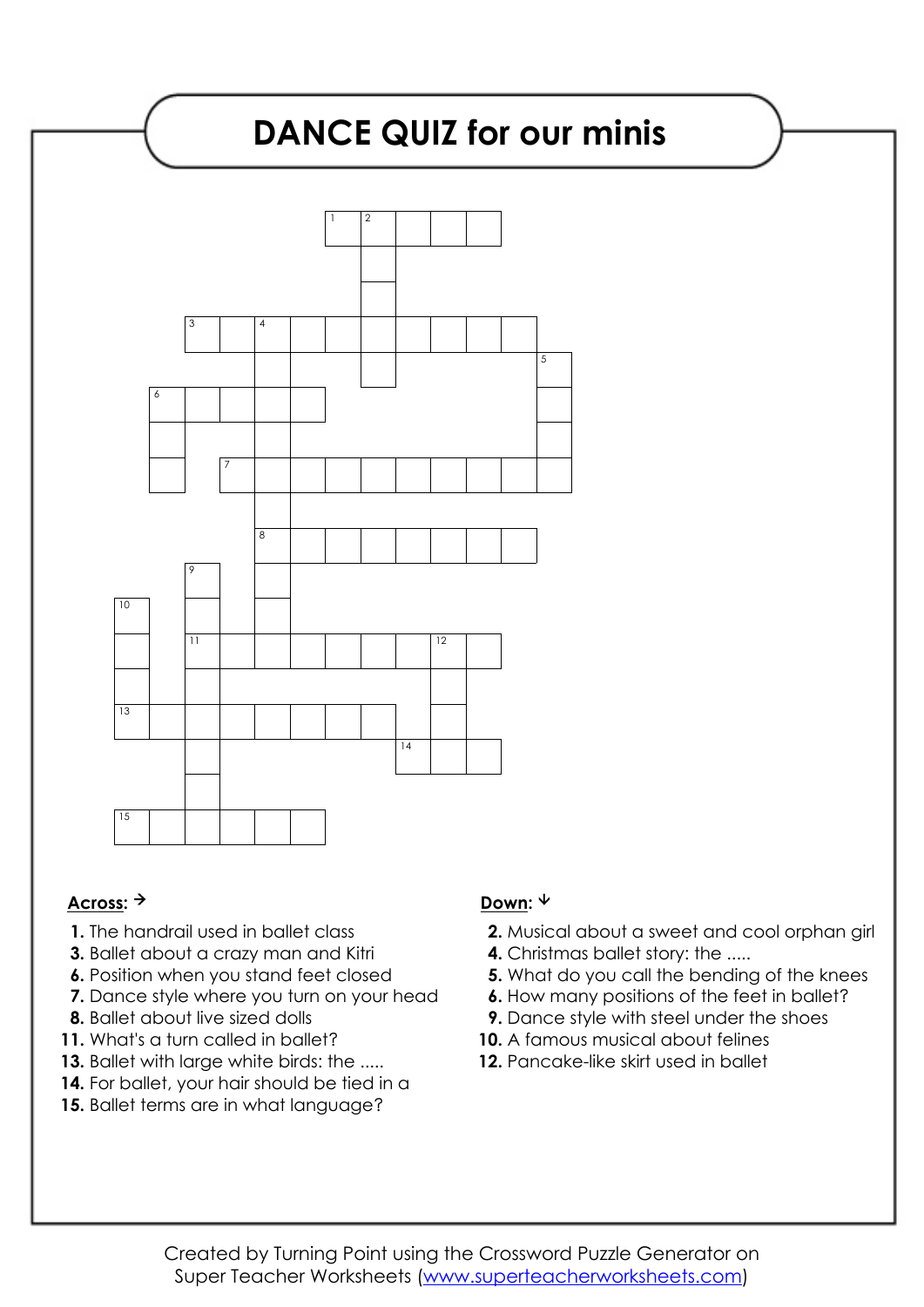## **DANCE QUIZ for our minis**

Note to Teacher / Parent: Copy the following word bank onto the back side of the crossword puzzle if you'd like.

### Word Bank:

CATS TUTU TUTU PIROUETTE COPPELIA SWANLAKE BUN ANNIE PLIE PLIE BREAKDANCE DONQUIXOTE FRENCH TAPDANCE NUTCRACKER SIXTH SIXTH BARRE SIX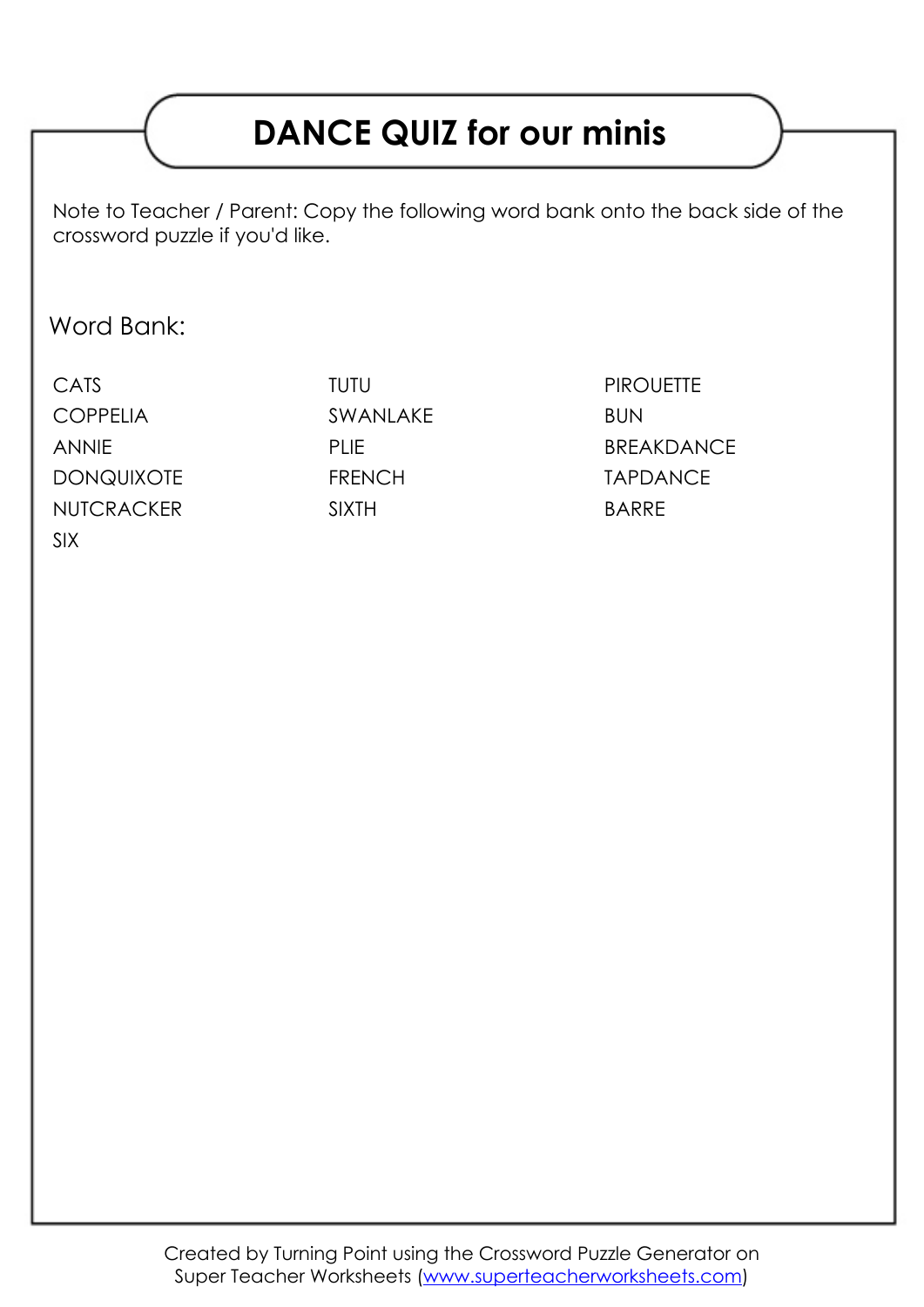## SOLUTION

## **DANCE QUIZ for our minis**



### Across: <sup>→</sup> Down: <sup>↓</sup>

- **1.** The handrail used in ballet class
- **3.** Ballet about a crazy man and Kitri
- **6.** Position when you stand feet closed
- **7.** Dance style where you turn on your head
- **8.** Ballet about live sized dolls
- **11.** What's a turn called in ballet?
- **13.** Ballet with large white birds: the .....
- 14. For ballet, your hair should be tied in a
- **15.** Ballet terms are in what language?

- **2.** Musical about a sweet and cool orphan girl
- **4.** Christmas ballet story: the .....
- **5.** What do you call the bending of the knees
- **6.** How many positions of the feet in ballet?
- **9.** Dance style with steel under the shoes
- **10.** A famous musical about felines
- 12. Pancake-like skirt used in ballet